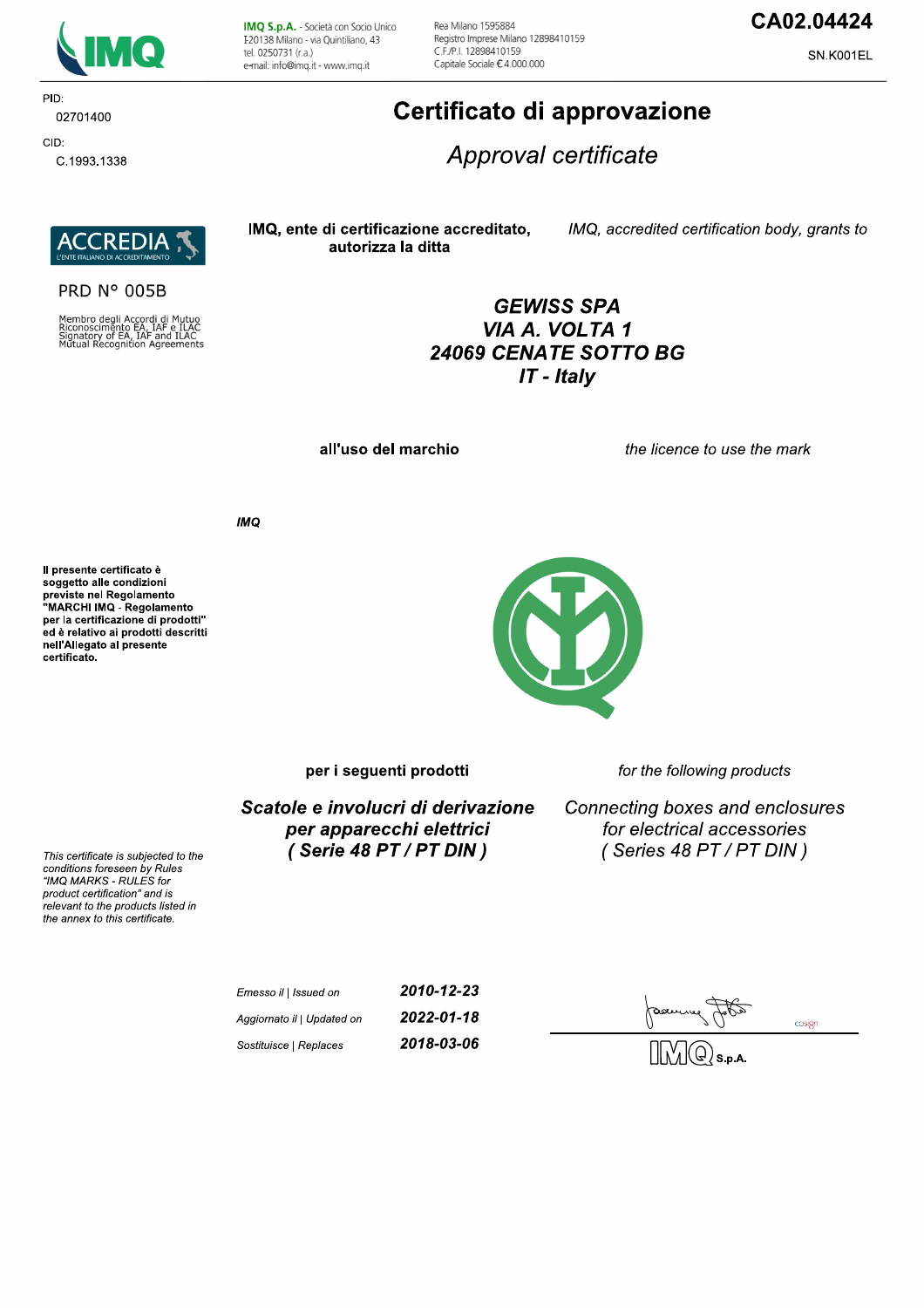

IMQ S.p.A. - Società con Socio Unico I 20138 Milano - via Quintiliano, 43 tel. 0250731 (r.a.) e-mail: info@img.it - www.img.it

Rea Milano 1595884 Registro Imprese Milano 12898410159 C.F./P.I. 12898410159 Capitale Sociale €4.000.000

SN.K001EL

Allegato - Certificato di approvazione **Annex - Approval certificate** 

Emesso il | Issued on 2010-12-23 Aggiornato il | Updated on 2022-01-18 Sostituisce | Replaces 2018-03-06

**Prodotto | Product** 

## Scatole e involucri di derivazione per apparecchi elettrici **Connecting boxes and enclosures for electrical accessories**

#### **Concessionario | Licence Holder**

**GEWISS SPA** VIA A. VOLTA 1 24069 CENATE SOTTO BG IT - Italy

## **Marchio | Mark**



 $IMO$ 

#### **Costruito a | Manufactured at**

95002326

PI.R0007A

Copia del presente certificato deve essere conservata presso i luoghi di produzione sopra elencati.

Copy of this certificate must be available at the manufacturing places listed above

| Norme / Specifiche tecniche                                                                                                           | <b>Standards / Technical specifications</b>                                                                                     |
|---------------------------------------------------------------------------------------------------------------------------------------|---------------------------------------------------------------------------------------------------------------------------------|
| Prodotto/i conforme/i alle Norme/Specifiche tecniche:                                                                                 | Product/s complying to Standards/Technical specifications:                                                                      |
| EN 60670-1:2005<br>EN 60670-22:2006<br>Prodotti conformi agli obiettivi di sicurezza della Direttiva B.T. 2014/35/UE<br>'Allegato I). | EN 60670-1:2005<br>EN 60670-22:2006<br>Products meeting the safety objectives of Low Voltage Directive<br>2014/35/EU (Annex I). |

## **Rapporti | Test Reports**

MI21-0066781-05

### **Caratteristiche tecniche | Technical characteristics**

|                                                                                                 | Serie   Series 48 PT / PT DIN    |
|-------------------------------------------------------------------------------------------------|----------------------------------|
| Natura del materiale   Nature of material                                                       | isolante / insulating            |
| Metodo di installazione   Method of installation                                                | da incasso / flush-type          |
| Temperatura durante l'installazione   Temperature during<br>installation                        | T -15/+60° C                     |
| Grado di protezione   Degree of protection (IP)                                                 | IP40                             |
| Metodo di fissaggio dei dispositivi di connessione   Method of<br>fixing the connecting devices | senza fissaggio / without fixing |
| Tensione nominale di isolamento   Rated insulation voltage                                      | 750 V                            |

### Articoli (con dettagli) | Articles (with details)

| AR.K00C26                                                                  |                                                                                                                  |
|----------------------------------------------------------------------------|------------------------------------------------------------------------------------------------------------------|
| Marca   Trade mark GEWISS                                                  |                                                                                                                  |
| Riferimento di tipo   Type reference GW48001                               |                                                                                                                  |
| Articolo/riferimento a catalogo   Article/catalogue GW 48 001<br>reference |                                                                                                                  |
| Numero di moduli/dimensioni   Number of 92x92x45 mm<br>modules/dimensions  |                                                                                                                  |
|                                                                            | Tipo di ingressi   Type of inlets senza ingressi / without inlets                                                |
|                                                                            | Mezzi di serraggio   Camping means senza mezzi di serraggio / without clamping means                             |
| for fixing accessories to box                                              | Mezzi per fissare gli apparecchi alla scatola   Provision previste per ricevere viti / intended to receive screw |
|                                                                            | Descrizione   Description involucro / enclosure                                                                  |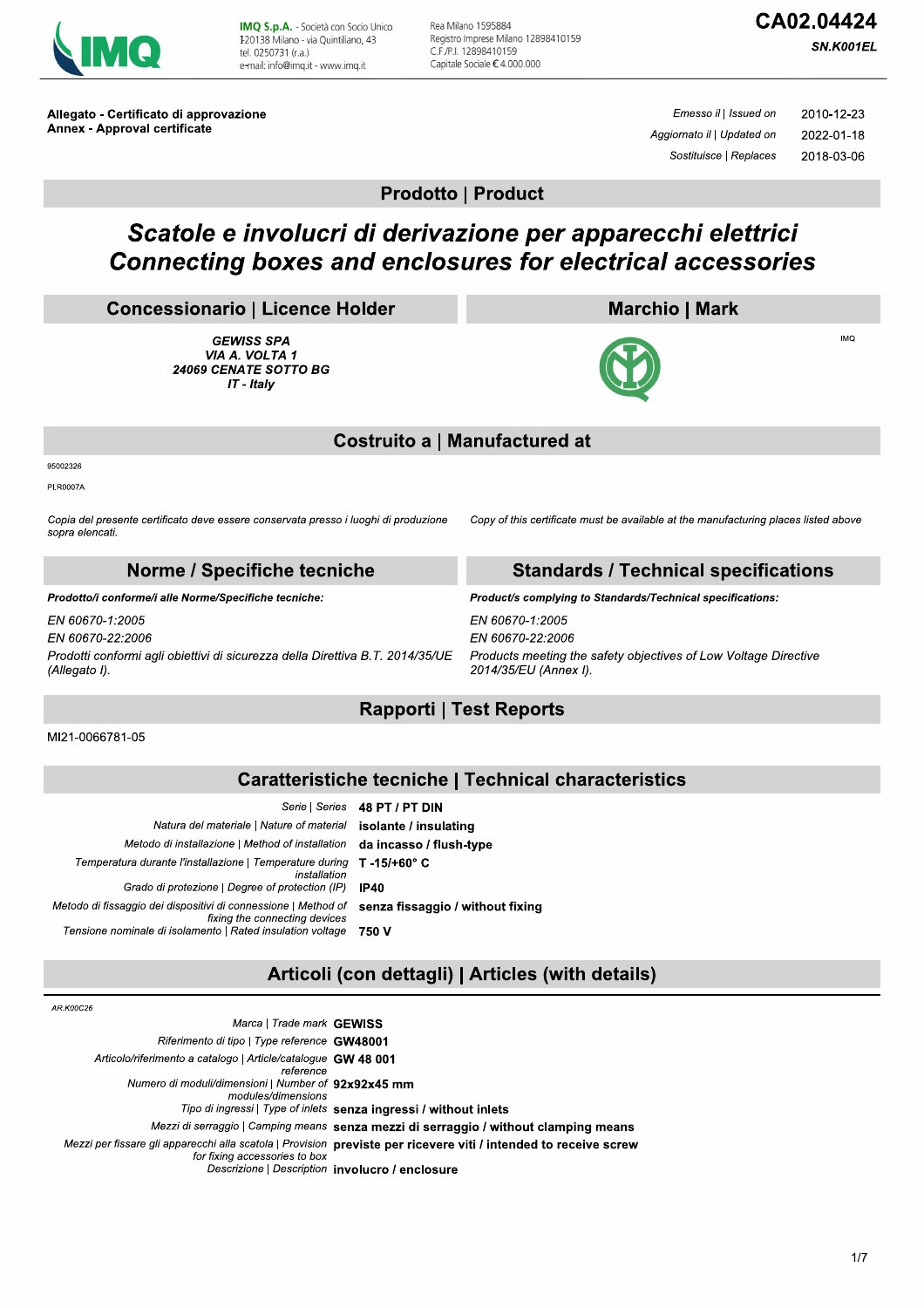

| AR.K00C2C                                                                   |                                                                                                                  |
|-----------------------------------------------------------------------------|------------------------------------------------------------------------------------------------------------------|
| Marca   Trade mark GEWISS                                                   |                                                                                                                  |
| Riferimento di tipo   Type reference GW48002                                |                                                                                                                  |
| Articolo/riferimento a catalogo   Article/catalogue GW 48 002               |                                                                                                                  |
| reference                                                                   |                                                                                                                  |
| Numero di moduli/dimensioni   Number of 118x96x50 mm<br>modules/dimensions  |                                                                                                                  |
|                                                                             | Tipo di ingressi   Type of inlets senza ingressi / without inlets                                                |
|                                                                             | Mezzi di serraggio   Camping means senza mezzi di serraggio / without clamping means                             |
|                                                                             | Mezzi per fissare gli apparecchi alla scatola   Provision previste per ricevere viti / intended to receive screw |
| for fixing accessories to box                                               | Descrizione   Description involucro / enclosure                                                                  |
|                                                                             |                                                                                                                  |
| AR.K00C2D                                                                   |                                                                                                                  |
| Marca   Trade mark GEWISS                                                   |                                                                                                                  |
| Riferimento di tipo   Type reference GW48003                                |                                                                                                                  |
| Articolo/riferimento a catalogo   Article/catalogue GW 48 003<br>reference  |                                                                                                                  |
| Numero di moduli/dimensioni   Number of 118x96x70 mm<br>modules/dimensions  |                                                                                                                  |
|                                                                             | Tipo di ingressi   Type of inlets senza ingressi / without inlets                                                |
|                                                                             | Mezzi di serraggio   Camping means senza mezzi di serraggio / without clamping means                             |
|                                                                             | Mezzi per fissare gli apparecchi alla scatola   Provision previste per ricevere viti / intended to receive screw |
| for fixing accessories to box                                               | Descrizione   Description involucro / enclosure                                                                  |
| AR.K00C2E                                                                   |                                                                                                                  |
| Marca   Trade mark GEWISS                                                   |                                                                                                                  |
| Riferimento di tipo   Type reference GW48004                                |                                                                                                                  |
|                                                                             |                                                                                                                  |
| Articolo/riferimento a catalogo   Article/catalogue GW 48 004<br>reference  |                                                                                                                  |
| Numero di moduli/dimensioni   Number of 152x98x70 mm<br>modules/dimensions  |                                                                                                                  |
|                                                                             | Tipo di ingressi   Type of inlets senza ingressi / without inlets                                                |
|                                                                             | Mezzi di serraggio   Camping means senza mezzi di serraggio / without clamping means                             |
| for fixing accessories to box                                               | Mezzi per fissare gli apparecchi alla scatola   Provision previste per ricevere viti / intended to receive screw |
|                                                                             | Descrizione   Description involucro / enclosure                                                                  |
| AR.K00C2F                                                                   |                                                                                                                  |
| Marca   Trade mark GEWISS                                                   |                                                                                                                  |
|                                                                             |                                                                                                                  |
| Riferimento di tipo   Type reference GW48005                                |                                                                                                                  |
| Articolo/riferimento a catalogo   Article/catalogue GW 48 005<br>reference  |                                                                                                                  |
| Numero di moduli/dimensioni   Number of 160x130x70 mm<br>modules/dimensions |                                                                                                                  |
|                                                                             | Tipo di ingressi   Type of inlets senza ingressi / without inlets                                                |
|                                                                             | Mezzi di serraggio   Camping means senza mezzi di serraggio / without clamping means                             |
| for fixing accessories to box                                               | Mezzi per fissare gli apparecchi alla scatola   Provision previste per ricevere viti / intended to receive screw |
|                                                                             | Descrizione   Description involucro / enclosure                                                                  |
| AR.K00C2G                                                                   |                                                                                                                  |
| Marca   Trade mark GEWISS                                                   |                                                                                                                  |
| Riferimento di tipo   Type reference GW48006                                |                                                                                                                  |
| Articolo/riferimento a catalogo   Article/catalogue GW 48 006<br>reference  |                                                                                                                  |
| Numero di moduli/dimensioni   Number of 196x152x70 mm<br>modules/dimensions |                                                                                                                  |
|                                                                             | Tipo di ingressi   Type of inlets senza ingressi / without inlets                                                |
|                                                                             | Mezzi di serraggio   Camping means senza mezzi di serraggio / without clamping means                             |
|                                                                             |                                                                                                                  |
|                                                                             | Mezzi per fissare gli apparecchi alla scatola   Provision previste per ricevere viti / intended to receive screw |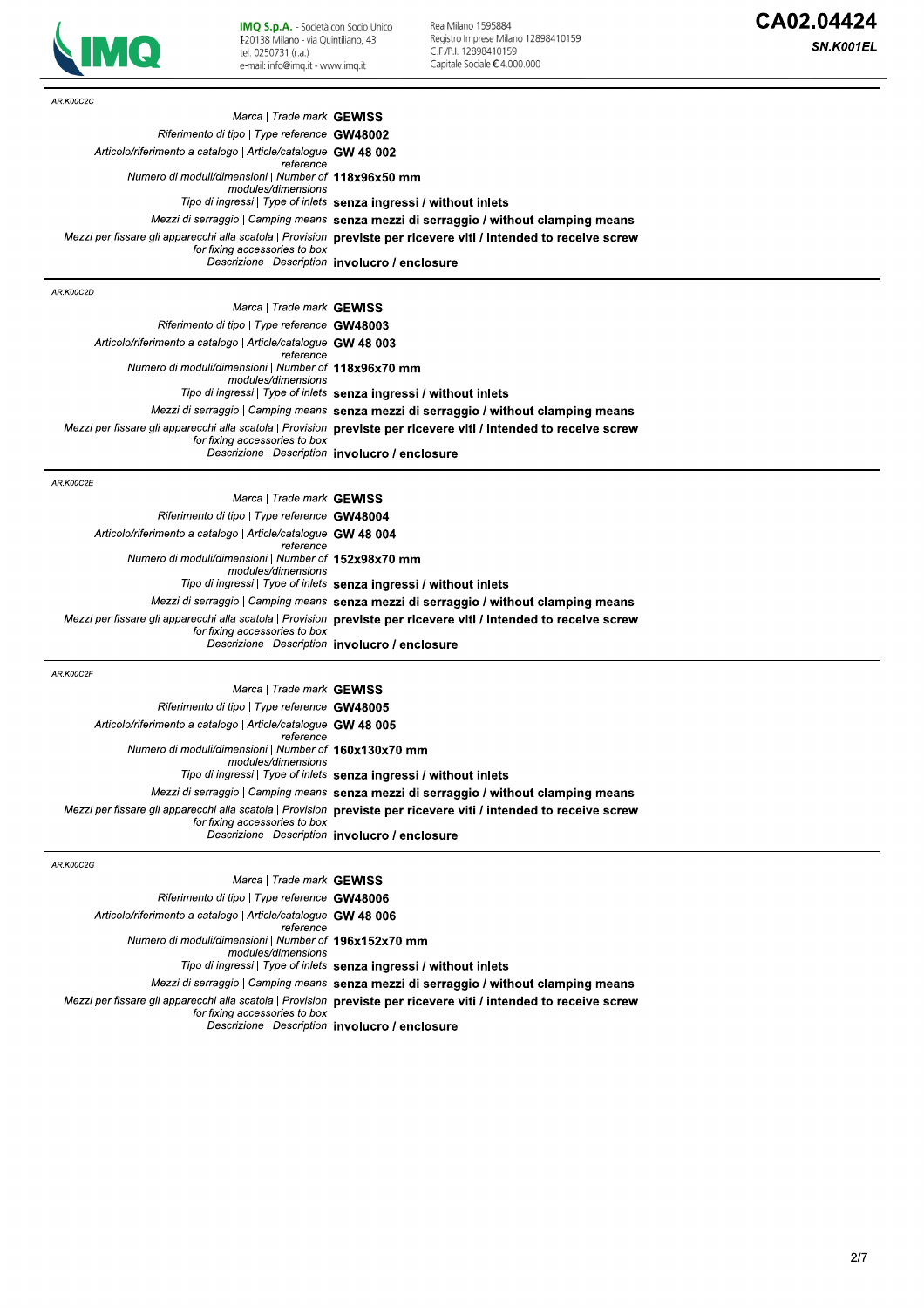

**IMQ S.p.A.** - Società con Socio Unico<br>I20138 Milano - via Quintiliano, 43<br>tel. 0250731 (r.a.)<br>e-mail: info@imq.it - www.imq.it

Rea Milano 1595884<br>Registro Imprese Milano 12898410159<br>C.F.∕P.I. 12898410159<br>Capitale Sociale € 4.000.000

| AR.K00C2H                                                                   |                                                                                                                                                                                                          |
|-----------------------------------------------------------------------------|----------------------------------------------------------------------------------------------------------------------------------------------------------------------------------------------------------|
| Marca   Trade mark GEWISS                                                   |                                                                                                                                                                                                          |
| Riferimento di tipo   Type reference GW48007                                |                                                                                                                                                                                                          |
| Articolo/riferimento a catalogo   Article/catalogue GW 48 007               |                                                                                                                                                                                                          |
| reference<br>Numero di moduli/dimensioni   Number of 294x152x70 mm          |                                                                                                                                                                                                          |
| modules/dimensions                                                          | Tipo di ingressi   Type of inlets senza ingressi / without inlets                                                                                                                                        |
|                                                                             | Mezzi di serraggio   Camping means <b>senza mezzi di serraggio / without clamping means</b>                                                                                                              |
|                                                                             | Mezzi per fissare gli apparecchi alla scatola   Provision previste per ricevere viti / intended to receive screw                                                                                         |
| for fixing accessories to box                                               | Descrizione   Description involucro / enclosure                                                                                                                                                          |
|                                                                             |                                                                                                                                                                                                          |
| <b>AR.K00C2I</b>                                                            |                                                                                                                                                                                                          |
| Marca   Trade mark GEWISS                                                   |                                                                                                                                                                                                          |
| Riferimento di tipo   Type reference GW48008                                |                                                                                                                                                                                                          |
| Articolo/riferimento a catalogo   Article/catalogue GW 48 008<br>reference  |                                                                                                                                                                                                          |
| Numero di moduli/dimensioni   Number of 392x152x70 mm                       |                                                                                                                                                                                                          |
| modules/dimensions                                                          |                                                                                                                                                                                                          |
|                                                                             | Tipo di ingressi   Type of inlets senza ingressi / without inlets                                                                                                                                        |
|                                                                             | Mezzi di serraggio   Camping means senza mezzi di serraggio / without clamping means<br>Mezzi per fissare gli apparecchi alla scatola   Provision previste per ricevere viti / intended to receive screw |
| for fixing accessories to box                                               |                                                                                                                                                                                                          |
|                                                                             | Descrizione   Description involucro / enclosure                                                                                                                                                          |
| AR.K00C2J                                                                   |                                                                                                                                                                                                          |
| Marca   Trade mark GEWISS                                                   |                                                                                                                                                                                                          |
| Riferimento di tipo   Type reference GW48009                                |                                                                                                                                                                                                          |
| Articolo/riferimento a catalogo   Article/catalogue GW 48 009               |                                                                                                                                                                                                          |
| reference<br>Numero di moduli/dimensioni   Number of 480x160x70 mm          |                                                                                                                                                                                                          |
| modules/dimensions                                                          |                                                                                                                                                                                                          |
|                                                                             | Tipo di ingressi   Type of inlets senza ingressi / without inlets                                                                                                                                        |
|                                                                             | Mezzi di serraggio   Camping means senza mezzi di serraggio / without clamping means                                                                                                                     |
| for fixing accessories to box                                               | Mezzi per fissare gli apparecchi alla scatola   Provision previste per ricevere viti / intended to receive screw                                                                                         |
|                                                                             | Descrizione   Description involucro / enclosure                                                                                                                                                          |
|                                                                             |                                                                                                                                                                                                          |
| AR.K00C2K<br>Marca   Trade mark GEWISS                                      |                                                                                                                                                                                                          |
| Riferimento di tipo   Type reference GW48010                                |                                                                                                                                                                                                          |
| Articolo/riferimento a catalogo   Article/catalogue GW 48 010               |                                                                                                                                                                                                          |
| reference                                                                   |                                                                                                                                                                                                          |
| Numero di moduli/dimensioni   Number of 516x202x80 mm<br>modules/dimensions |                                                                                                                                                                                                          |
|                                                                             | Tipo di ingressi   Type of inlets senza ingressi / without inlets                                                                                                                                        |
|                                                                             | Mezzi di serraggio   Camping means senza mezzi di serraggio / without clamping means                                                                                                                     |
|                                                                             | Mezzi per fissare gli apparecchi alla scatola   Provision previste per ricevere viti / intended to receive screw                                                                                         |
| for fixing accessories to box                                               | Descrizione   Description involucro / enclosure                                                                                                                                                          |
|                                                                             |                                                                                                                                                                                                          |
| AR.K00C2L                                                                   |                                                                                                                                                                                                          |
| Marca   Trade mark GEWISS                                                   |                                                                                                                                                                                                          |
| Riferimento di tipo   Type reference GW48011                                |                                                                                                                                                                                                          |
| Articolo/riferimento a catalogo   Article/catalogue GW 48 011<br>reference  |                                                                                                                                                                                                          |
| Numero di moduli/dimensioni   Number of 516x294x80 mm                       |                                                                                                                                                                                                          |
| modules/dimensions                                                          | Tipo di ingressi   Type of inlets senza ingressi / without inlets                                                                                                                                        |
|                                                                             | Mezzi di serraggio   Camping means senza mezzi di serraggio / without clamping means                                                                                                                     |
|                                                                             | Mezzi per fissare gli apparecchi alla scatola   Provision previste per ricevere viti / intended to receive screw                                                                                         |
| for fixing accessories to box                                               |                                                                                                                                                                                                          |
|                                                                             | Descrizione   Description involucro / enclosure                                                                                                                                                          |
| AR.N00AHI                                                                   |                                                                                                                                                                                                          |
| Marca   Trade mark GEWISS                                                   |                                                                                                                                                                                                          |
| Riferimento di tipo   Type reference <b>GW 48013</b>                        |                                                                                                                                                                                                          |
| Articolo/riferimento a catalogo   Article/catalogue GW 48 013               |                                                                                                                                                                                                          |
| reference<br>Numero di moduli/dimensioni   Number of 92x92x7 mm             |                                                                                                                                                                                                          |
| modules/dimensions                                                          |                                                                                                                                                                                                          |
|                                                                             | Tipo di ingressi   Type of inlets senza ingressi / without inlets                                                                                                                                        |
|                                                                             | Mezzi di serraggio   Camping means senza mezzi di serraggio / without clamping means                                                                                                                     |
|                                                                             | Descrizione   Description coperchio per art. GW 48 001 / lid for art. GW 48 001                                                                                                                          |
|                                                                             |                                                                                                                                                                                                          |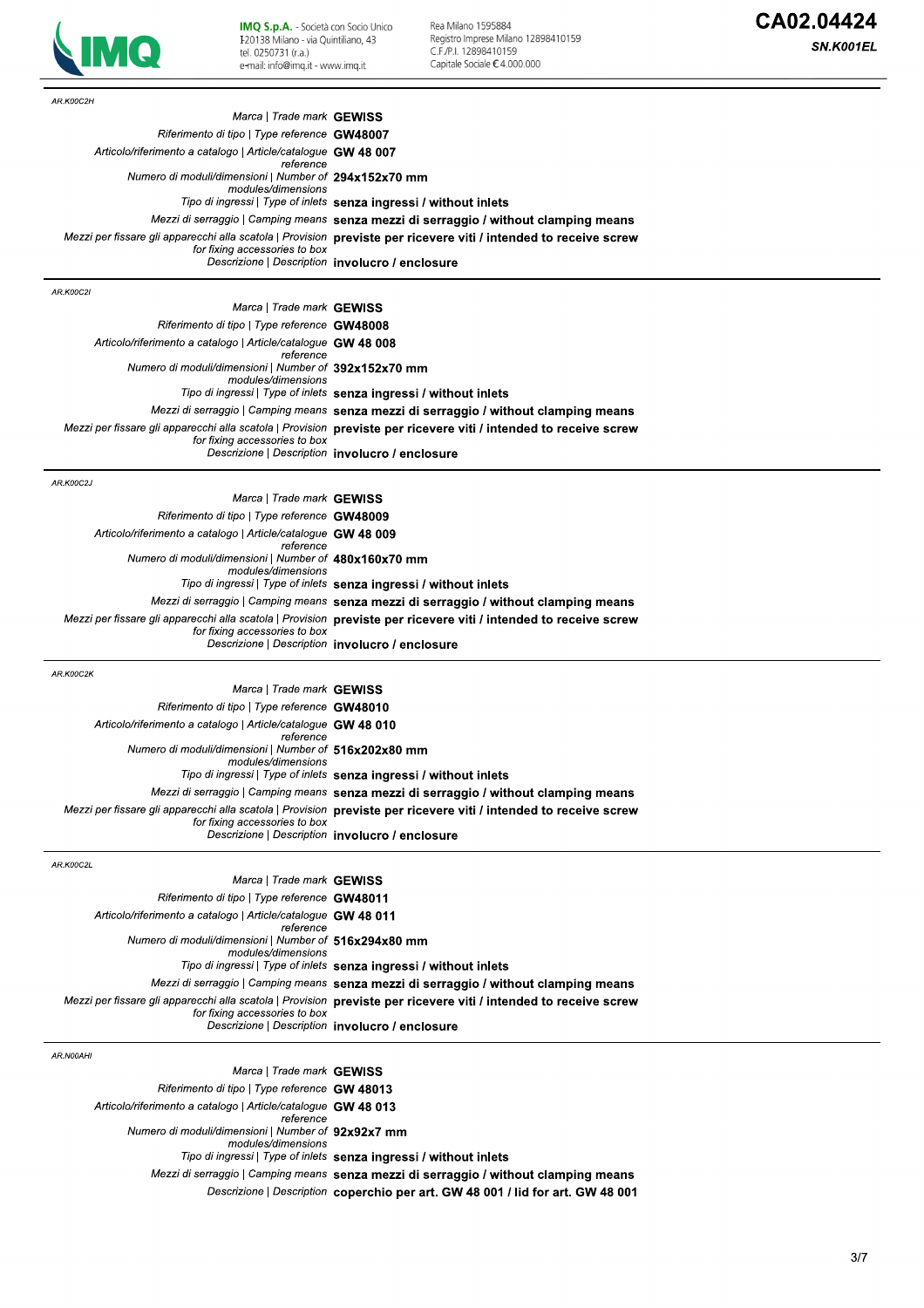

| AR.N00AHJ                                                                    |                                                                                                       |
|------------------------------------------------------------------------------|-------------------------------------------------------------------------------------------------------|
| Marca   Trade mark GEWISS                                                    |                                                                                                       |
| Riferimento di tipo   Type reference GW 48014                                |                                                                                                       |
| Articolo/riferimento a catalogo   Article/catalogue GW 48 014                |                                                                                                       |
| reference<br>Numero di moduli/dimensioni   Number of 118x96x7 mm             |                                                                                                       |
| modules/dimensions                                                           | Tipo di ingressi   Type of inlets senza ingressi / without inlets                                     |
|                                                                              | Mezzi di serraggio   Camping means senza mezzi di serraggio / without clamping means                  |
|                                                                              | Descrizione   Description coperchio per art. GW 48 002, GW 48 003 / lid for art. GW 48 002, GW 48 003 |
|                                                                              |                                                                                                       |
| AR.N00AHK                                                                    |                                                                                                       |
| Marca   Trade mark GEWISS<br>Riferimento di tipo   Type reference GW 48015   |                                                                                                       |
| Articolo/riferimento a catalogo   Article/catalogue GW 48 015                |                                                                                                       |
| reference                                                                    |                                                                                                       |
| Numero di moduli/dimensioni   Number of 152x98x7 mm<br>modules/dimensions    |                                                                                                       |
|                                                                              | Tipo di ingressi   Type of inlets senza ingressi / without inlets                                     |
|                                                                              | Mezzi di serraggio   Camping means senza mezzi di serraggio / without clamping means                  |
|                                                                              | Descrizione   Description coperchio per art. GW 48 004 / lid for art. GW 48 004                       |
| AR.N00AHL                                                                    |                                                                                                       |
| Marca   Trade mark GEWISS                                                    |                                                                                                       |
| Riferimento di tipo   Type reference GW 48016                                |                                                                                                       |
| Articolo/riferimento a catalogo   Article/catalogue GW 48 016                |                                                                                                       |
| reference<br>Numero di moduli/dimensioni   Number of 160x130x7,5 mm          |                                                                                                       |
| modules/dimensions                                                           | Tipo di ingressi   Type of inlets senza ingressi / without inlets                                     |
|                                                                              | Mezzi di serraggio   Camping means senza mezzi di serraggio / without clamping means                  |
|                                                                              | Descrizione   Description coperchio per art. GW 48 005 / lid for art. GW 48 005                       |
|                                                                              |                                                                                                       |
| AR.N00AHM                                                                    |                                                                                                       |
| Marca   Trade mark GEWISS                                                    |                                                                                                       |
| Riferimento di tipo   Type reference GW 48017                                |                                                                                                       |
| Articolo/riferimento a catalogo   Article/catalogue GW 48 017<br>reference   |                                                                                                       |
| Numero di moduli/dimensioni   Number of 196x152x8,5 mm<br>modules/dimensions |                                                                                                       |
|                                                                              | Tipo di ingressi   Type of inlets senza ingressi / without inlets                                     |
|                                                                              | Mezzi di serraggio   Camping means senza mezzi di serraggio / without clamping means                  |
|                                                                              | Descrizione   Description coperchio per art. GW 48 006 / lid for art. GW 48 006                       |
| AR.N00AHN                                                                    |                                                                                                       |
| Marca   Trade mark GEWISS                                                    |                                                                                                       |
| Riferimento di tipo   Type reference <b>GW 48018</b>                         |                                                                                                       |
| Articolo/riferimento a catalogo   Article/catalogue GW 48 018                |                                                                                                       |
| reference<br>Numero di moduli/dimensioni   Number of 294x152x8,5 mm          |                                                                                                       |
| modules/dimensions                                                           |                                                                                                       |
|                                                                              | Tipo di ingressi   Type of inlets senza ingressi / without inlets                                     |
|                                                                              | Mezzi di serraggio   Camping means senza mezzi di serraggio / without clamping means                  |
|                                                                              | Descrizione   Description coperchio per art. GW 48 007 / lid for art. GW 48 007                       |
| AR.N00AHO                                                                    |                                                                                                       |
| Marca   Trade mark GEWISS                                                    |                                                                                                       |
| Riferimento di tipo   Type reference GW 48019                                |                                                                                                       |
| Articolo/riferimento a catalogo   Article/catalogue GW 48 019<br>reference   |                                                                                                       |
| Numero di moduli/dimensioni   Number of 392x152x8,5 mm<br>modules/dimensions |                                                                                                       |
|                                                                              | Tipo di ingressi   Type of inlets senza ingressi / without inlets                                     |
|                                                                              | Mezzi di serraggio   Camping means senza mezzi di serraggio / without clamping means                  |
|                                                                              | Descrizione   Description coperchio per art. GW 48 008 / lid for art. GW 48 008                       |
|                                                                              |                                                                                                       |
|                                                                              |                                                                                                       |
|                                                                              |                                                                                                       |
|                                                                              |                                                                                                       |
|                                                                              |                                                                                                       |
|                                                                              |                                                                                                       |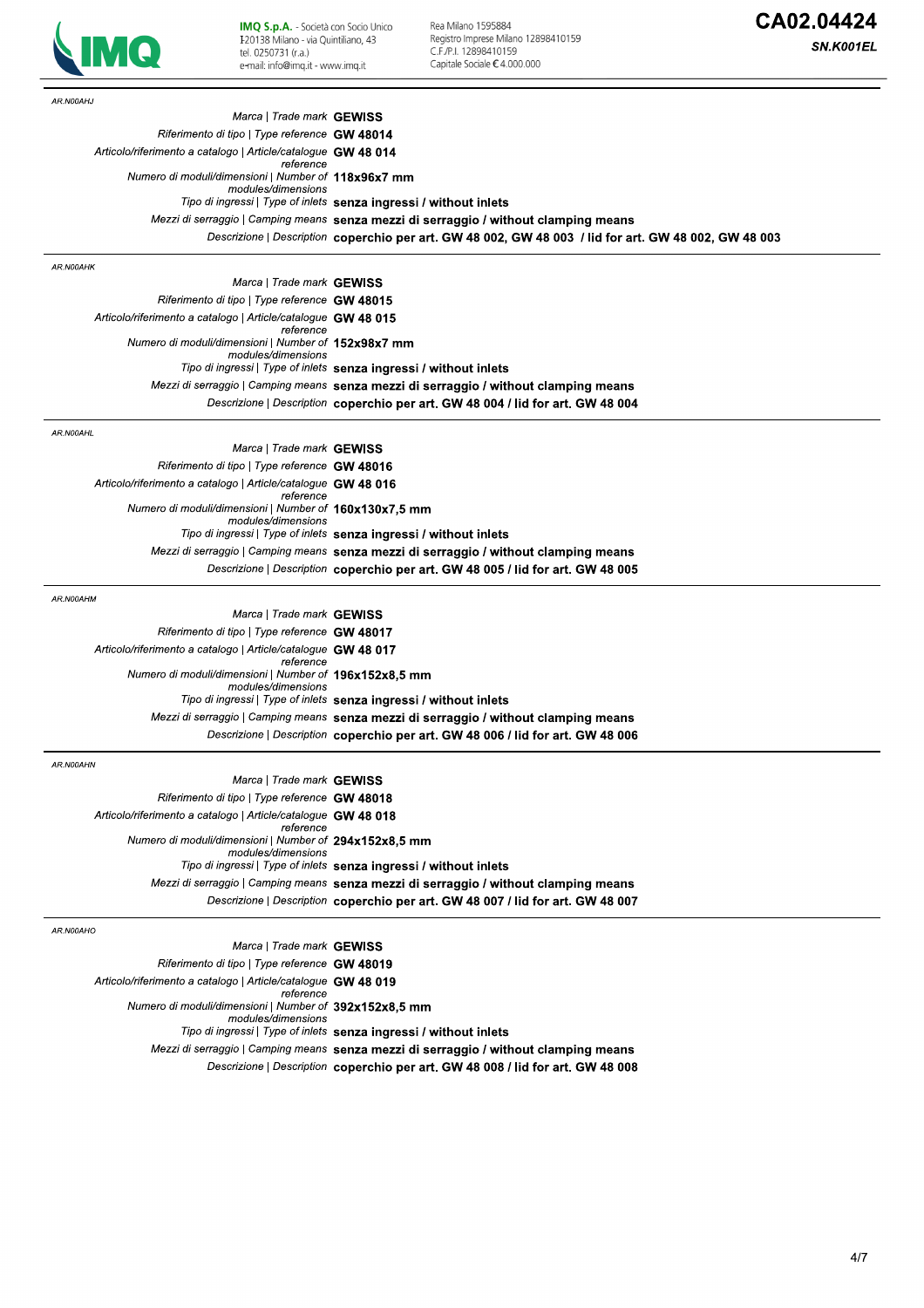

**IMQ S.p.A.** - Società con Socio Unico<br>I20138 Milano - via Quintiliano, 43<br>tel. 0250731 (r.a.)<br>e-mail: info@imq.it - www.imq.it

Rea Milano 1595884<br>Registro Imprese Milano 12898410159<br>C.F.∕P.I. 12898410159<br>Capitale Sociale € 4.000.000

| AR.N00AHP                                                                   |                                                                                                                                                                                       |
|-----------------------------------------------------------------------------|---------------------------------------------------------------------------------------------------------------------------------------------------------------------------------------|
| Marca   Trade mark GEWISS                                                   |                                                                                                                                                                                       |
| Riferimento di tipo   Type reference <b>GW 48020</b>                        |                                                                                                                                                                                       |
| Articolo/riferimento a catalogo   Article/catalogue GW 48 020<br>reference  |                                                                                                                                                                                       |
| Numero di moduli/dimensioni   Number of 480x160x9 mm<br>modules/dimensions  |                                                                                                                                                                                       |
|                                                                             | Tipo di ingressi   Type of inlets senza ingressi / without inlets                                                                                                                     |
|                                                                             | Mezzi di serraggio   Camping means senza mezzi di serraggio / without clamping means                                                                                                  |
|                                                                             | Descrizione   Description coperchio per art. GW 48 009 / lid for art. GW 48 009                                                                                                       |
| AR.N00AHQ                                                                   |                                                                                                                                                                                       |
| Marca   Trade mark GEWISS                                                   |                                                                                                                                                                                       |
| Riferimento di tipo   Type reference GW 48021                               |                                                                                                                                                                                       |
| Articolo/riferimento a catalogo   Article/catalogue GW 48 021<br>reference  |                                                                                                                                                                                       |
| Numero di moduli/dimensioni   Number of 516x202x9,5 mm                      |                                                                                                                                                                                       |
| modules/dimensions                                                          | Tipo di ingressi   Type of inlets senza ingressi / without inlets                                                                                                                     |
|                                                                             | Mezzi di serraggio   Camping means senza mezzi di serraggio / without clamping means                                                                                                  |
|                                                                             | Descrizione   Description coperchio per art. GW 48 010 / lid for art. GW 48 010                                                                                                       |
|                                                                             |                                                                                                                                                                                       |
| AR.N00AHR<br>Marca   Trade mark GEWISS                                      |                                                                                                                                                                                       |
| Riferimento di tipo   Type reference GW 48022                               |                                                                                                                                                                                       |
| Articolo/riferimento a catalogo   Article/catalogue GW 48 022               |                                                                                                                                                                                       |
| reference<br>Numero di moduli/dimensioni   Number of 516x294x10,5 mm        |                                                                                                                                                                                       |
| modules/dimensions                                                          |                                                                                                                                                                                       |
|                                                                             | Tipo di ingressi   Type of inlets senza ingressi / without inlets                                                                                                                     |
|                                                                             | Mezzi di serraggio   Camping means senza mezzi di serraggio / without clamping means                                                                                                  |
|                                                                             | Descrizione   Description coperchio per art. GW 48 011 / lid for art. GW 48 011                                                                                                       |
| AR.K00C2M                                                                   |                                                                                                                                                                                       |
| Marca   Trade mark GEWISS                                                   |                                                                                                                                                                                       |
| Riferimento di tipo   Type reference GW 48084                               |                                                                                                                                                                                       |
| Articolo/riferimento a catalogo   Article/catalogue GW 48 084<br>reference  |                                                                                                                                                                                       |
| Numero di moduli/dimensioni   Number of 152x98x49 mm                        |                                                                                                                                                                                       |
| modules/dimensions                                                          | Tipo di ingressi   Type of inlets senza ingressi / without inlets                                                                                                                     |
|                                                                             | Mezzi di serraggio   Camping means senza mezzi di serraggio / without clamping means                                                                                                  |
|                                                                             | Descrizione   Description coperchio profondo per art. GW 48 004 / deep lid for art. GW 48 004                                                                                         |
|                                                                             |                                                                                                                                                                                       |
| AR.K00C2N<br>Marca   Trade mark GEWISS                                      |                                                                                                                                                                                       |
| Riferimento di tipo   Type reference <b>GW 48085</b>                        |                                                                                                                                                                                       |
| Articolo/riferimento a catalogo   Article/catalogue GW 48 085               |                                                                                                                                                                                       |
| reference<br>Numero di moduli/dimensioni   Number of 160x130x49 mm          |                                                                                                                                                                                       |
| modules/dimensions                                                          |                                                                                                                                                                                       |
|                                                                             | Tipo di ingressi   Type of inlets senza ingressi / without inlets                                                                                                                     |
|                                                                             | Mezzi di serraggio   Camping means senza mezzi di serraggio / without clamping means<br>Descrizione   Description coperchio profondo per art. GW 48 005 / deep lid for art. GW 48 005 |
|                                                                             |                                                                                                                                                                                       |
| AR.K00C2O                                                                   |                                                                                                                                                                                       |
| Marca   Trade mark GEWISS                                                   |                                                                                                                                                                                       |
| Riferimento di tipo   Type reference GW 48086                               |                                                                                                                                                                                       |
| Articolo/riferimento a catalogo   Article/catalogue GW 48 086<br>reference  |                                                                                                                                                                                       |
| Numero di moduli/dimensioni   Number of 196x152x49 mm<br>modules/dimensions |                                                                                                                                                                                       |
|                                                                             | Tipo di ingressi   Type of inlets senza ingressi / without inlets                                                                                                                     |
|                                                                             | Mezzi di serraggio   Camping means senza mezzi di serraggio / without clamping means                                                                                                  |
|                                                                             | Descrizione   Description coperchio profondo per art. GW 48 006 / deep lid for art. GW 48 006                                                                                         |
|                                                                             |                                                                                                                                                                                       |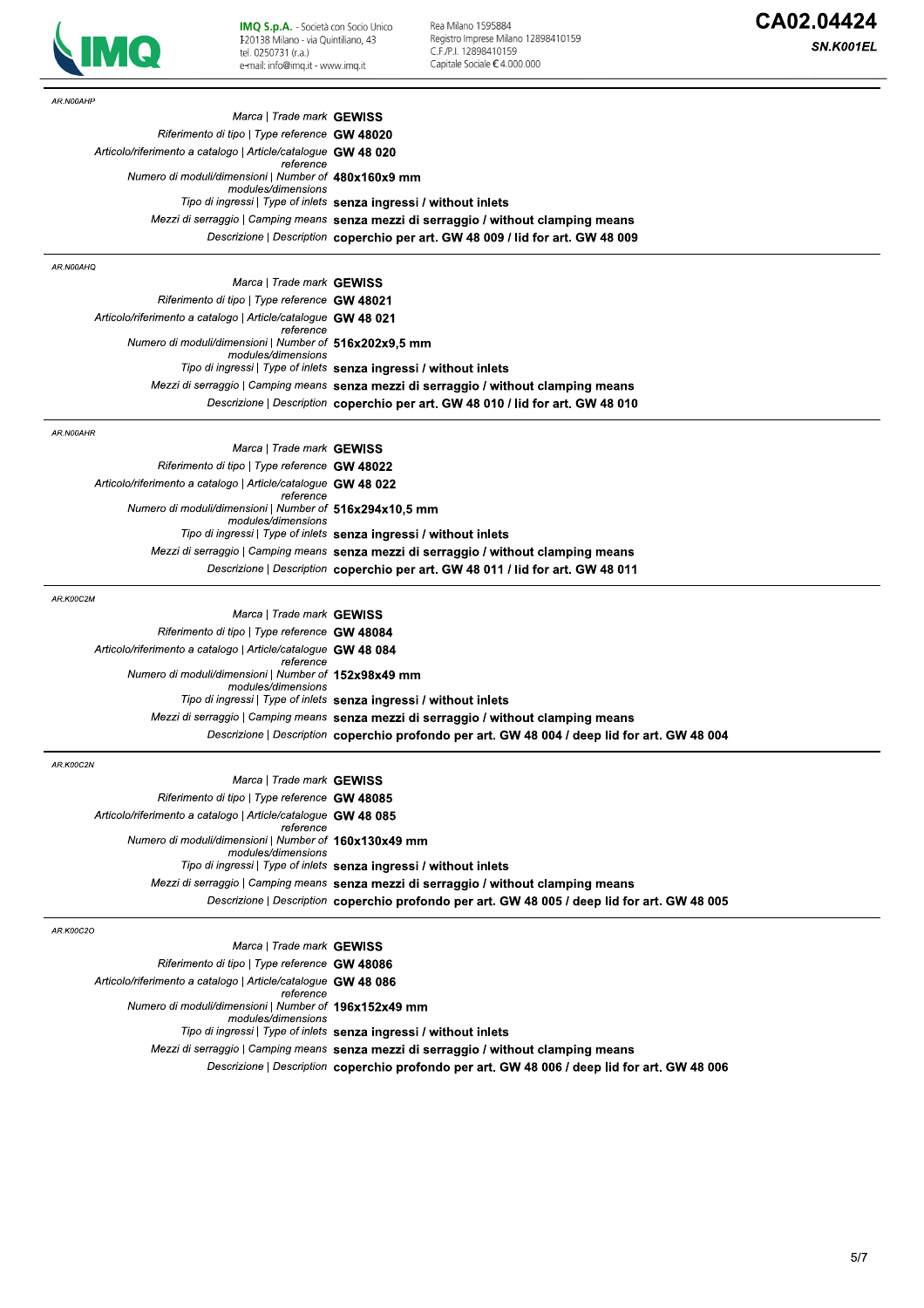

Rea Milano 1595884<br>Registro Imprese Milano 12898410159<br>C.F.∕P.I. 12898410159<br>Capitale Sociale € 4.000.000

| tel. 0250731 (r.a.)<br>e-mail: info@imq.it - www.imq.it                      | C.F./P.I. 12898410159<br>Capitale Sociale €4.000.000                                          | <i><b>JIV.KUU I EL</b></i> |
|------------------------------------------------------------------------------|-----------------------------------------------------------------------------------------------|----------------------------|
| AR.K00C2P                                                                    |                                                                                               |                            |
| Marca   Trade mark GEWISS                                                    |                                                                                               |                            |
| Riferimento di tipo   Type reference GW 48087                                |                                                                                               |                            |
| Articolo/riferimento a catalogo   Article/catalogue GW 48 087<br>reference   |                                                                                               |                            |
| Numero di moduli/dimensioni   Number of 294x152x66 mm                        |                                                                                               |                            |
| modules/dimensions                                                           | Tipo di ingressi   Type of inlets senza ingressi / without inlets                             |                            |
|                                                                              | Mezzi di serraggio   Camping means senza mezzi di serraggio / without clamping means          |                            |
|                                                                              | Descrizione   Description coperchio profondo per art. GW 48 007 / deep lid for art. GW 48 007 |                            |
| AR.K00C2Q                                                                    |                                                                                               |                            |
| Marca   Trade mark GEWISS                                                    |                                                                                               |                            |
| Riferimento di tipo   Type reference GW 48088                                |                                                                                               |                            |
| Articolo/riferimento a catalogo   Article/catalogue GW 48 088                |                                                                                               |                            |
| reference<br>Numero di moduli/dimensioni   Number of 392x152x66 mm           |                                                                                               |                            |
| modules/dimensions                                                           |                                                                                               |                            |
|                                                                              | Tipo di ingressi   Type of inlets senza ingressi / without inlets                             |                            |
|                                                                              | Mezzi di serraggio   Camping means senza mezzi di serraggio / without clamping means          |                            |
|                                                                              | Descrizione   Description coperchio profondo per art. GW 48 008 / deep lid for art. GW 48 008 |                            |
| AR.V008TF                                                                    |                                                                                               |                            |
| Marca   Trade mark GEWISS<br>Riferimento di tipo   Type reference GW 48017AB |                                                                                               |                            |
| Articolo/riferimento a catalogo   Article/catalogue GW 48 017AB              |                                                                                               |                            |
| reference                                                                    |                                                                                               |                            |
| Numero di moduli/dimensioni   Number of 196x152x8,5 mm                       |                                                                                               |                            |
| modules/dimensions                                                           | Tipo di ingressi   Type of inlets senza ingressi / without inlets                             |                            |
|                                                                              | Mezzi di serraggio   Camping means senza mezzi di serraggio / without clamping means          |                            |
|                                                                              | Descrizione   Description coperchio per art. GW 48 006 / lid for art. GW 48 006               |                            |
| AR.V008TG                                                                    |                                                                                               |                            |
| Marca   Trade mark <b>GEWISS</b>                                             |                                                                                               |                            |
| Riferimento di tipo   Type reference GW 48018AB                              |                                                                                               |                            |
| Articolo/riferimento a catalogo   Article/catalogue GW 48 018AB              |                                                                                               |                            |
| reference                                                                    |                                                                                               |                            |
| Numero di moduli/dimensioni   Number of 294x152x8,5 mm<br>modules/dimensions |                                                                                               |                            |
|                                                                              | Tipo di ingressi   Type of inlets senza ingressi / without inlets                             |                            |
|                                                                              | Mezzi di serraggio   Camping means senza mezzi di serraggio / without clamping means          |                            |
|                                                                              | Descrizione   Description coperchio per art. GW 48 007 / lid for art. GW 48 007               |                            |
| AR.V008TH                                                                    |                                                                                               |                            |
| Marca   Trade mark GEWISS                                                    |                                                                                               |                            |
| Riferimento di tipo   Type reference GW 48019AB                              |                                                                                               |                            |
| Articolo/riferimento a catalogo   Article/catalogue GW 48 019AB<br>reference |                                                                                               |                            |
| Numero di moduli/dimensioni   Number of 392x152x8,5 mm<br>modules/dimensions |                                                                                               |                            |
|                                                                              | Tipo di ingressi   Type of inlets senza ingressi / without inlets                             |                            |
|                                                                              | Mezzi di serraggio   Camping means senza mezzi di serraggio / without clamping means          |                            |
|                                                                              | Descrizione   Description coperchio per art. GW 48 008 / lid for art. GW 48 008               |                            |
| AR.V008TI                                                                    |                                                                                               |                            |
| Marca   Trade mark GEWISS                                                    |                                                                                               |                            |
| Riferimento di tipo   Type reference GW 48020AB                              |                                                                                               |                            |
| Articolo/riferimento a catalogo   Article/catalogue GW 48 020AB              |                                                                                               |                            |
| reference<br>Numero di moduli/dimensioni   Number of 480x160x9 mm            |                                                                                               |                            |
| modules/dimensions                                                           |                                                                                               |                            |
|                                                                              | Tipo di ingressi   Type of inlets senza ingressi / without inlets                             |                            |
|                                                                              | Mezzi di serraggio   Camping means senza mezzi di serraggio / without clamping means          |                            |
|                                                                              | Descrizione   Description coperchio per art. GW 48 009 / lid for art. GW 48 009               |                            |
|                                                                              |                                                                                               |                            |
|                                                                              |                                                                                               |                            |